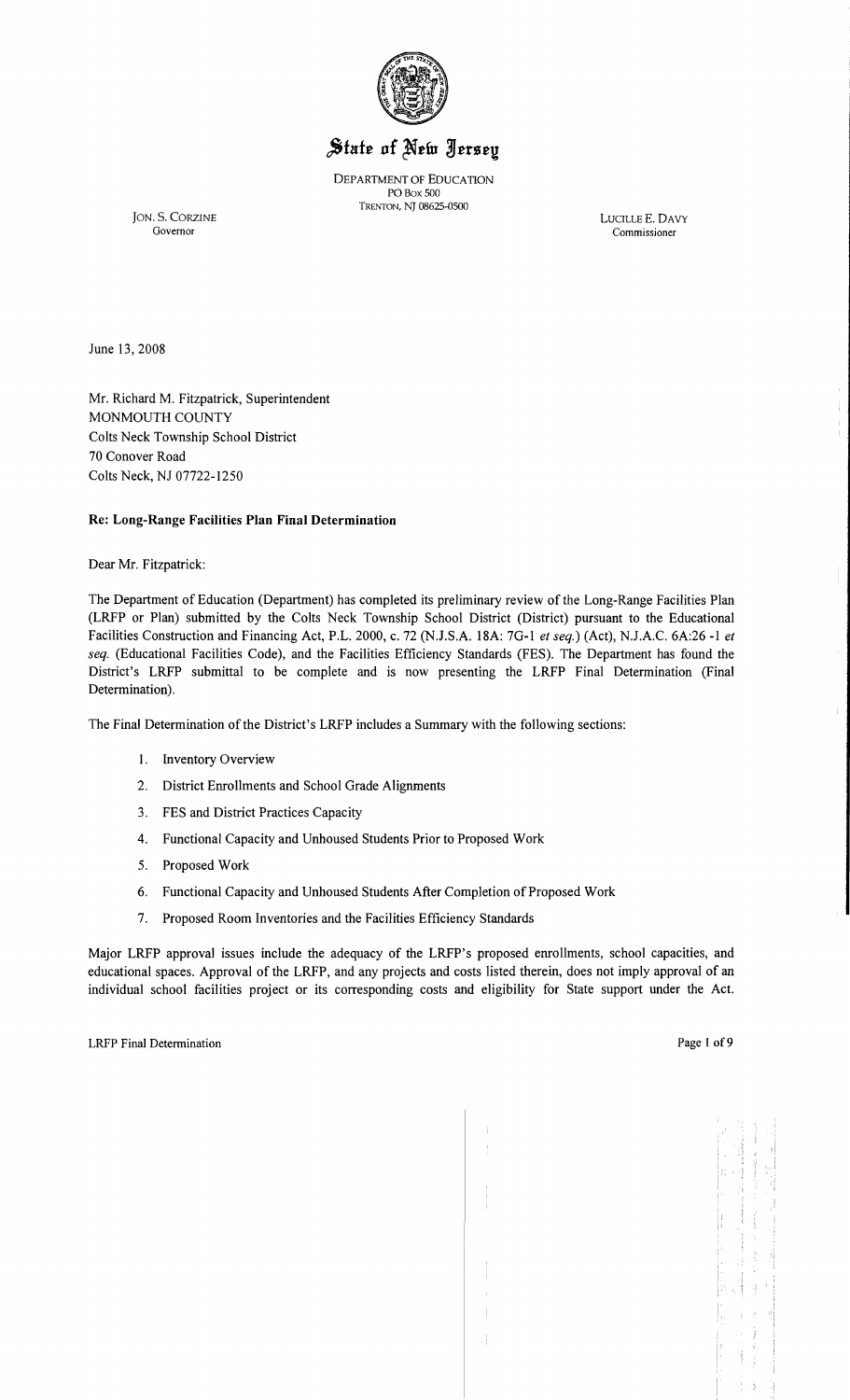Similarly, approval of the LRFP does not imply approval of portions of the Plan that are inconsistent with the Department's FES and proposed building demolition or replacement. Determination of preliminary eligible costs and final eligible costs will be made at the time of the approval of a particular school facilities project pursuant to N.J .S.A. 18A:7G-5. The District must submit a feasibility study as part of the school facilities project approval process, pursuant to NJ.S.A. 18A:7G-7b, to support proposed building demolition or replacement. The feasibility study should demonstrate that a building might pose a risk to the safety of the occupants after rehabilitation or that rehabilitation is not cost-effective.

Following the approval of the LRFP, the District may submit an amendment to the approved LRFP for Department review. Unless and until an amendment to the LRFP is submitted to and approved by the Commissioner of the Department pursuant to NJ.S.A. 18A:7G-4(c), the approved LRFP shall remain in effect. The District may proceed with the implementation of school facilities projects that are consistent with the approved LRFP whether or not the school facilities project contains square footage that may be ineligible for State support.

We trust that this document will adequately explain the Final Determination and allow the District to move forward with the initiation of projects within its LRFP. Please contact H. Lyle Jones, Regional Director at the Office of School Facilities at (609) 943-5452 with any questions or concerns that you may have.

 $\mathcal{L}_{11}$   $\mathcal{L}_{1}$   $\mathcal{L}_{2}$ Lucille E. Davy

Commissioner

Enclosure

c: John Hart, Chief of Staff

William King, Assistant Commissioner, Division of Field Services Kathryn Forsyth, Director of Public Information Carole K. Morris, Monmouth County, Executive County Superintendent Bernard E. Piaia, Director, School Facilities, Office of the Chief of Staff H. Lyle Jones, Regional Director, School Facilities, Office of the Chief of Staff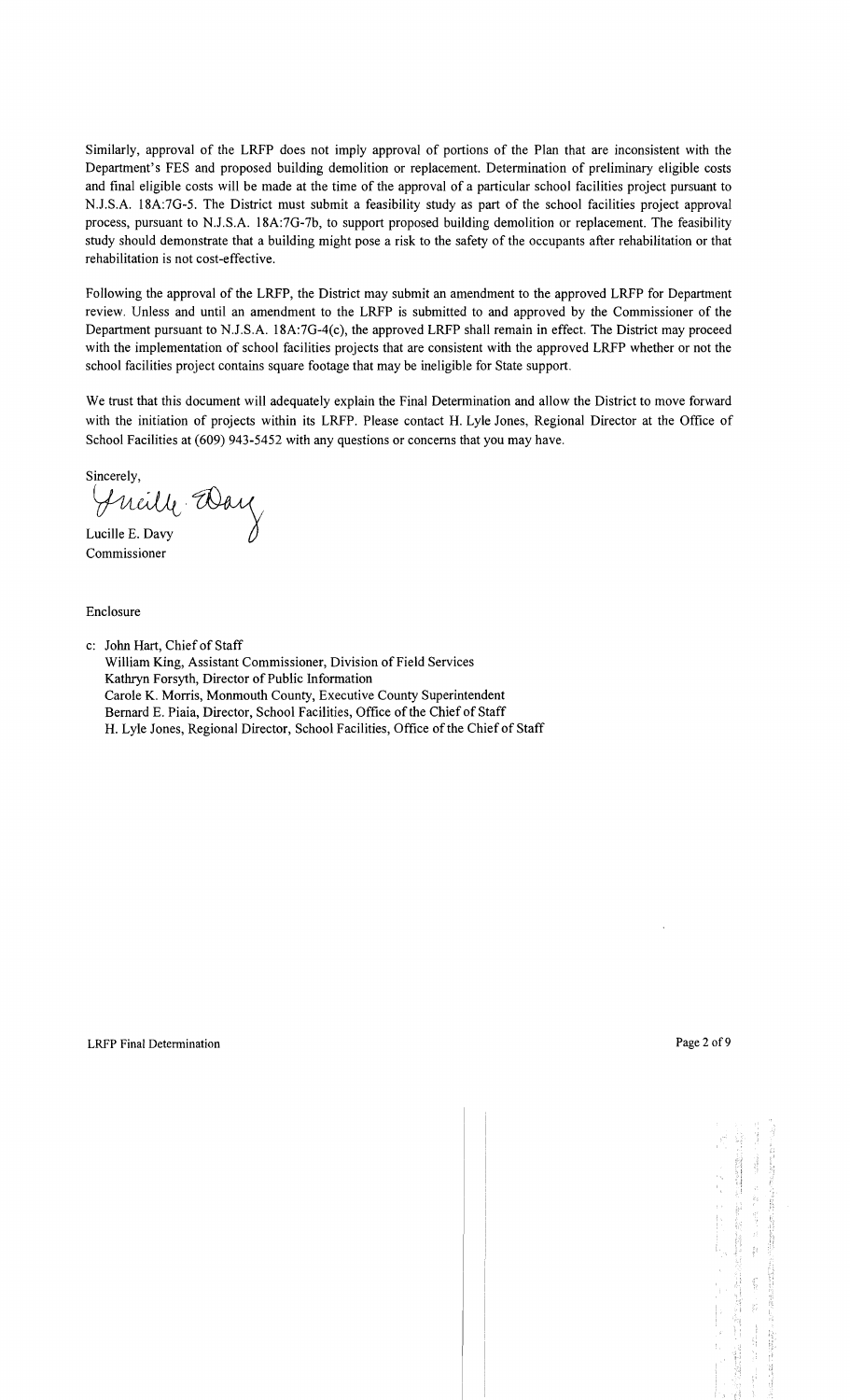# LONG-RANGE FACILITIES PLAN

## Final Determination Summary

Colts Neck Township School District

The Department of Education (Department) has completed its review of the Long-Range Facilities Plan (LRFP or Plan) submitted by the Colts Neck Township School District (District) pursuant to the Educational Facilities Construction and Financing Act, P.L. 2000, c.72 (NJ.S.A. 18A:7G-1 *et seq.)* (Act), N.lA.C. 6A:26-1 et seq. (Educational Facilities Code), and the Facilities Efficiency Standards (FES).

This is the Department's Final Determination Summary (Summary) of the LRFP. The Summary is based on the standards set forth in the Act, the Educational Facilities Code, the FES, District entered data in the LRFP and Project Application and Tracking System (LRFP website), and District supplied supporting documentation. The Summary consists of seven sections. The referenced reports in *italic* text are standard LRFP reports available on the Department's LRFP website.

#### 1. Inventory Overview

The District provides services for students in grades K-8. The predominant existing school grade configuration is K-8. The predominant proposed school grade configuration is K-8. The District is classified as an "Under 55" district for funding purposes.

The District identified existing and proposed schools, sites, buildings, playgrounds, playfields, and parking lots in its LRFP. The total number of existing and proposed district-owned or leased schools, sites, and buildings are listed in Table 1. A detailed description of each asset can be found in the LRFP website report titled *"Site Asset Inventory Report. "* 

|                                                      | <b>Existing</b> | <b>Proposed</b> |
|------------------------------------------------------|-----------------|-----------------|
| Sites:                                               |                 |                 |
| <b>Total Number of Sites</b>                         |                 |                 |
| Number of Sites with no Buildings                    |                 |                 |
| Number of Sites with no Instructional Buildings      |                 |                 |
| <b>Schools and Buildings:</b>                        |                 |                 |
| <b>Total Number of Schools</b>                       |                 |                 |
| Total Number of Instructional Buildings              |                 |                 |
| Total Number of Administrative and Utility Buildings |                 |                 |
| <b>Total Number of Athletic Facilities</b>           |                 |                 |
| <b>Total Number of Parking Facilities</b>            |                 |                 |
| <b>Total Number of Temporary Facilities</b>          |                 |                 |

#### Table 1: Inventory Summary

As directed by the Department, incomplete school facilities projects that have project approval from the Department are represented as "existing" in the Plan. District schools with incomplete approved projects that include new construction or the reconfiguration of existing program space are as follows:.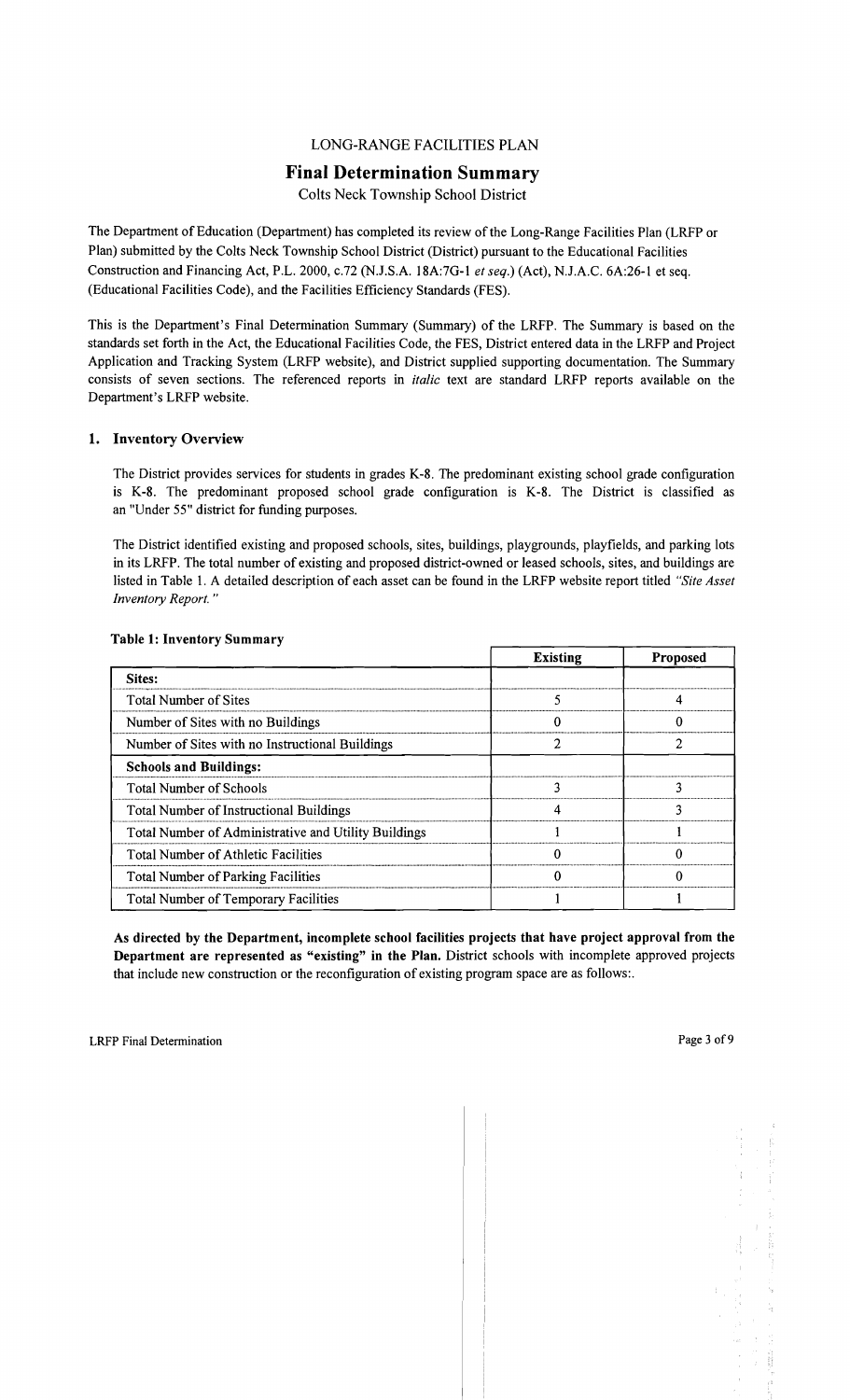Major conclusions are as follows:

- The District is proposing to decrease the existing number of District-owned or leased sites.
- The District is proposing to decrease the existing number of District-owned or operated schools.
- The District is proposing to decrease the existing number of District-owned or leased instructional buildings. The District is proposing to maintain the existing number pf District-owned or leased noninstructional buildings.

FINDINGS The Department has determined that the proposed inventory is adequate for review of the District's LRFP. However, the LRFP determination does not imply approval of an individual school facilities project listed within the LRFP. The District must submit individual project applications for project approval. If building demolition or replacement is proposed, the District must submit a feasibility study, pursuant to NJ.S.A. 18A:7G-7b, as part of the application for the specific school facilities project.

#### 2. District Enrollments and School Grade Alignments

The District determined the number of students, or "proposed enrollments," to be accommodated in the LRFP on a district-wide basis and in each school. The District's existing and proposed enrollments and the cohortsurvival projection provided by the Department on the LRFP website are listed in Table 2. Detailed information can be found in the LRFP website report titled "Enrollment Projection Detail." Existing and proposed school enrollments and grade alignments can be found in the report titled *"Enrollment and School Grade Alignment. "* 

|                             | <b>Actual Enrollments</b><br>2006 | <b>District Proposed</b><br><b>Enrollments</b> | <b>Department's LRFP</b><br><b>Website Projection</b> |
|-----------------------------|-----------------------------------|------------------------------------------------|-------------------------------------------------------|
| Grades K-12:                |                                   |                                                |                                                       |
| Grades K-5, including SCSE  | 955                               | 820                                            | 820                                                   |
| Grades 6-8, including SCSE  | 599                               | 570                                            | 570                                                   |
| Grades 9-12, including SCSE |                                   | 0                                              | 0                                                     |
| Totals K-12                 | 1.554                             | 1,390                                          | 1,390                                                 |
| Pre-Kindergarten:           |                                   |                                                |                                                       |
| Pre-Kindergarten, Age 3     |                                   |                                                |                                                       |
| Pre-Kindergarten, Age 4     | O                                 | 0                                              | $\Omega$                                              |
| Pre-Kindergarten, SCSE      |                                   | 14                                             | 14                                                    |

#### Table 2: Enrollment Comparison

*"SCSE"* = *Self-Contained Special Education* 

Major conclusions are as follows:

- The District elected to use the Department's LRFP website projection. Supporting documentation was submitted to the Department as required to justify the proposed enrollments.
- The District is planning for declining enrollments.
- The District is not an ECPA (Early Childhood Program Aid) District.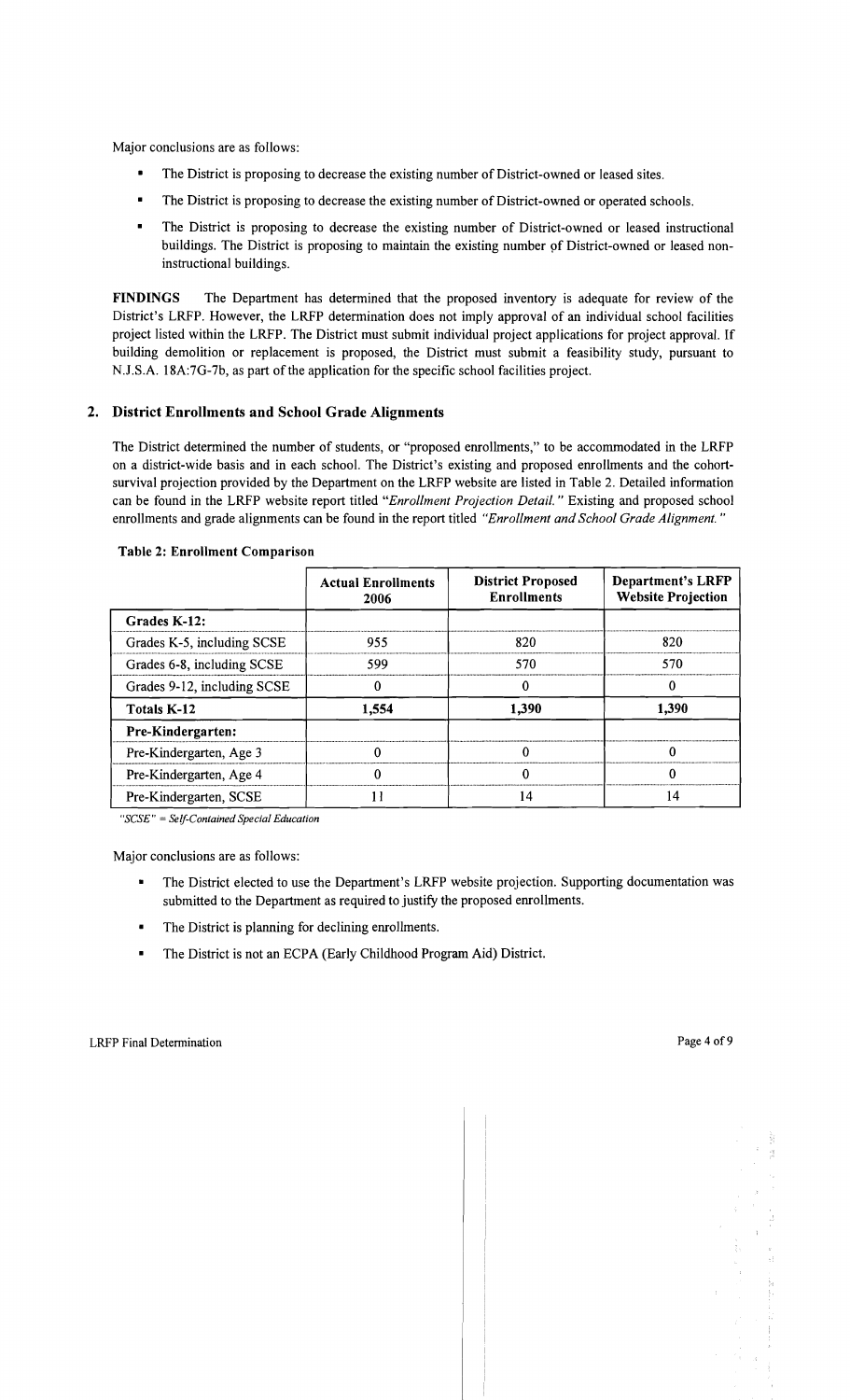FINDINGS The Department has determined that the District's proposed enrollments are supportable for review of the District's LRFP. The Department will require a current enrollment projection at the time an application for a school facilities project is submitted incorporating the District's most recent Fall Enrollment Report in order to verify that the LRFP's planned capacity is appropriate for the updated enrollments.

## 3. FES and District Practices Capacity

The proposed room inventories for each school were analyzed to determine whether the LRFP provides adequate capacity for the proposed enrollments. Two capacity calculation methods, called *"FES Capacity"* and *"District Practices Capacity,* " were used to assess existing and proposed school capacity in accordance with the FES and District program delivery practices. A third capacity calculation, called *"Functional Capacity, "*  determines Unhoused Students and potential State support for school facilities projects. Functional Capacity is analyzed in Section 5 of this Summary.

- *FES Capacity* only assigns capacity to pre-kindergarten *(if district-owned or operated),* kindergarten, general, and self-contained special education classrooms. No other room types are considered to be capacity-generating. Class size is based on the FES and is prorated for classrooms that are sized smaller than FES classrooms. FES Capacity is most accurate for elementary schools, or schools with non-departmentalized programs, in which instruction is "homeroom" based. This capacity calculation may also be accurate for middle schools depending upon the program structure. However, this method usually significantly understates available high school capacity since specialized spaces that are typically provided in lieu of general classrooms are not included in the capacity calculations.
- *District Practices Capacity* allows the District to include specialized room types in the capacity calculations and adjust class size to reflect actual practices. This calculation is used to review capacity and enrollment coordination in middle and high schools.

A capacity utilization factor in accordance with the FES is included in both capacity calculations. A 90% capacity utilization rate is applied to classrooms serving grades K-8. An 85% capacity utilization rate is applied to classrooms serving grades 9-12. No capacity utilization factor is applied to preschool classrooms.

Table 3 provides a summary of existing and proposed district-wide capacities. Detailed information can be found in the LRFP website report titled *"FES and District Practices Capacity. "* 

|                                         | <b>Total FES Capacity</b> | <b>Total District Practices Capacity</b> |
|-----------------------------------------|---------------------------|------------------------------------------|
| $(A)$ Proposed Enrollments              | 1390                      | 1390                                     |
| $(B)$ Existing Capacity                 | 1.754.18                  | 1,864.35                                 |
| <i>Existing Capacity Status (B)-(A)</i> | 364.18                    | 474.35                                   |
| (C) Proposed Capacity                   | 1.754.19                  | 1,864.35                                 |
| Proposed Capacity Status (C)-(A)        | 364.19                    | 474.35                                   |

#### Table 3: FES and District Practices Capacity Summary

\* *Positive numbers signify surplus capacity; negative numbers signify inadequate capacity. Negative values for District Practices capacity are acceptable* if*proposed enrollments do not exceed J00% capacity utilization.*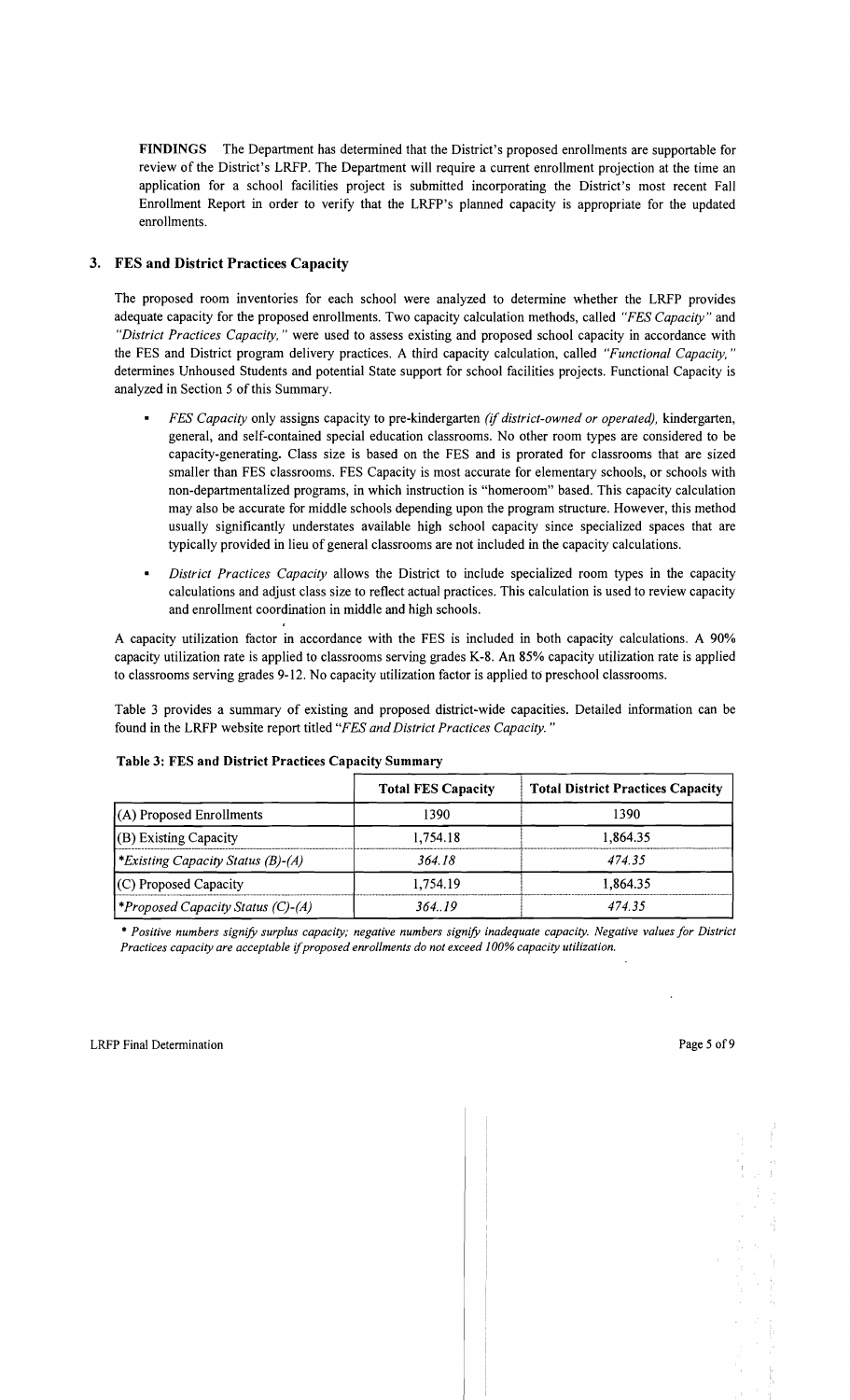Major conclusions are as follows:

- The District has appropriately coordinated proposed school capacities and enrollments in the LRFP.
- Adequate justification has been provided by the District if capacity for a school deviates from the proposed enrollments by more than 5%.

FINDINGS The Department has determined that the proposed District capacity, in accordance with the proposed enrollments, is adequate for review of the District's LRFP. The Department will require a current enrollment projection at the time an application for a school facilities project is submitted, incorporating the District's most recent Fall Enrollment Report, in order to verify that the LRFP's planned capacity meets the District's updated enrollments.

#### 4. Functional Capacity and Unhoused Students Prior to Proposed Work

*Functional Capacity* was calculated and compared to the proposed enrollments to provide a preliminary estimate of Unhoused Students and new construction funding eligibility. Functional Capacity is the adjusted gross square footage of a school building *(total gross square feet minus excluded space)* divided by the minimum area allowance per Full-time Equivalent student for the grade level contained therein. Unhoused Students is the number of students projected to be enrolled in the District that exceeds the Functional Capacity of the District's schools pursuant to N.J.A.C. 6A:26-2.2(c).

*"Excluded Square Feet"* in the LRFP Functional Capacity calculation includes (1) square footage exceeding the FES for any pre-kindergarten, kindergarten, general education, or self-contained special education classroom; (2) grossing factor square footage *(corridors, stairs, mechanical rooms, etc.)* that exceeds the FES allowance, and (3) square feet proposed to be demolished or discontinued from use. Excluded square feet may be revised during the review process for individual school facilities projects.

Table 4 provides a preliminary assessment of Functional Capacity, Unhoused Students, and Estimated Maximum Approved Area for the various grade groups in accordance with the FES. Detailed information concerning the calculation and preliminary excluded square feet can be found in the LRFP website reports titled *"Functional Capacity and Unhoused Students"* and *"Functional Capacity Excluded Square Feet."* 

|                      |            | B          |                 |                |                          |
|----------------------|------------|------------|-----------------|----------------|--------------------------|
|                      |            | Estimated  |                 | D              | $E = C x D$              |
|                      | A          | Existing   | $C = A-B$       | Area           | <b>Estimated Maximum</b> |
|                      | Proposed   | Functional | Unhoused        | Allowance      | Approved Area for        |
|                      | Enrollment | Capacity   | <b>Students</b> | (gsf/students) | <b>Unhoused Students</b> |
| Elementary $(K-5)^*$ | 806        | 1247.44    | 0               | 125.00         |                          |
| Middle $(6-8)$       | 570        | 779.98     | 0               | 134.00         |                          |
| $High (9-12)$        | 0          | 0          | 0               | 151.00         |                          |
| Totals K-12          | 1.376      | 2,027.42   |                 |                |                          |

#### Table 4: Functional Capacity and Unhoused Students Prior to Proposed Work

\**Pre-kindergarten students are not included in the calculations.*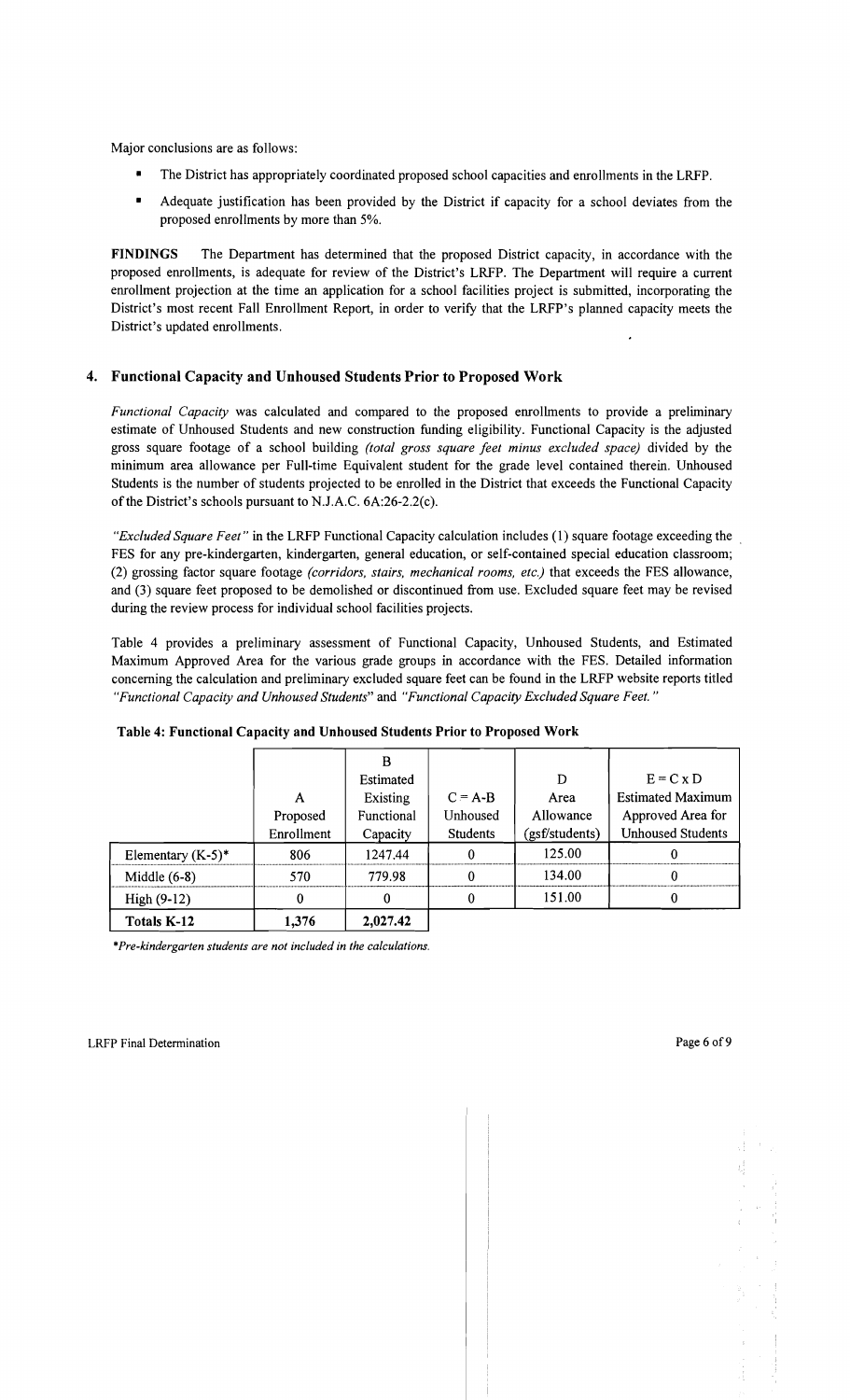Major conclusions are as follows:

- The calculations for "Estimated Existing Functional Capacity" do not include school facilities projects that have been approved by the Department but were not under construction or complete at the time of Plan submission.
- The District, based on the preliminary LRFP assessment, does not have Unhoused Students for the following FES grade groups: Grades K-5, 6-8.
- The District, based on the preliminary LRFP assessment, has Unhoused Students for the following FES grade groups: n/a.
- The District is not an ECPA district. Therefore, pre-kindergarten students are not included in the calculations. Unhoused pre-kindergarten self-contained special education students are eligible for State support. A determination of square footage eligible for State support will be made at the time an application for a specific school facilities project is submitted to the Department for review and approval.
- The District is not proposing to demolish or discontinue the use of existing District-owned instructional space. The Functional Capacity calculation excludes square feet proposed to be demolished or discontinued for the following FES grade groups: n/a.

FINDINGS Functional Capacity and Unhoused Students calculated in the LRFP are preliminary estimates. Justification for square footage in excess of the FES and the determination of additional excluded square feet, Preliminary Eligible Costs (PEC), and Final Eligible Costs (FEC) will be included in the review process for specific school facilities projects. A feasibility study undertaken by the District is required if building demolition or replacement is proposed per N.J.A.C. 6A:26-2.3(b)(10).

## 5. Proposed Work

The District was instructed to review the condition of its facilities and sites and to propose corrective *"system"*  and *"inventory"* actions in its LRFP. *"System"* actions upgrade existing conditions without changing spatial configuration or size. Examples of system actions include new windows, fmishes, and mechanical systems. *"Inventory"* actions address space problems by removing, adding, or altering sites, schools, buildings and rooms. Examples of inventory actions include building additions, the reconfiguration of existing walls, or changing room use.

Table 5 summarizes the type of work proposed in the District's LRFP for instructional buildings. Detailed information can be found in the LRFP website reports titled *"Site Asset Inventory," "LRFP Systems Actions Summary,* " *and "LRFP Inventory Actions Summary. "* 

| Type of Work                         | <b>Work Included in LRFP</b> |
|--------------------------------------|------------------------------|
| <b>System Upgrades</b>               | Yes                          |
| <b>Inventory Changes</b>             |                              |
| Room Reassignment or Reconfiguration | Yes                          |
| <b>Building Addition</b>             | N٥                           |
| New Building                         | Yes                          |

Table 5: Proposed Work for Instructional Buildings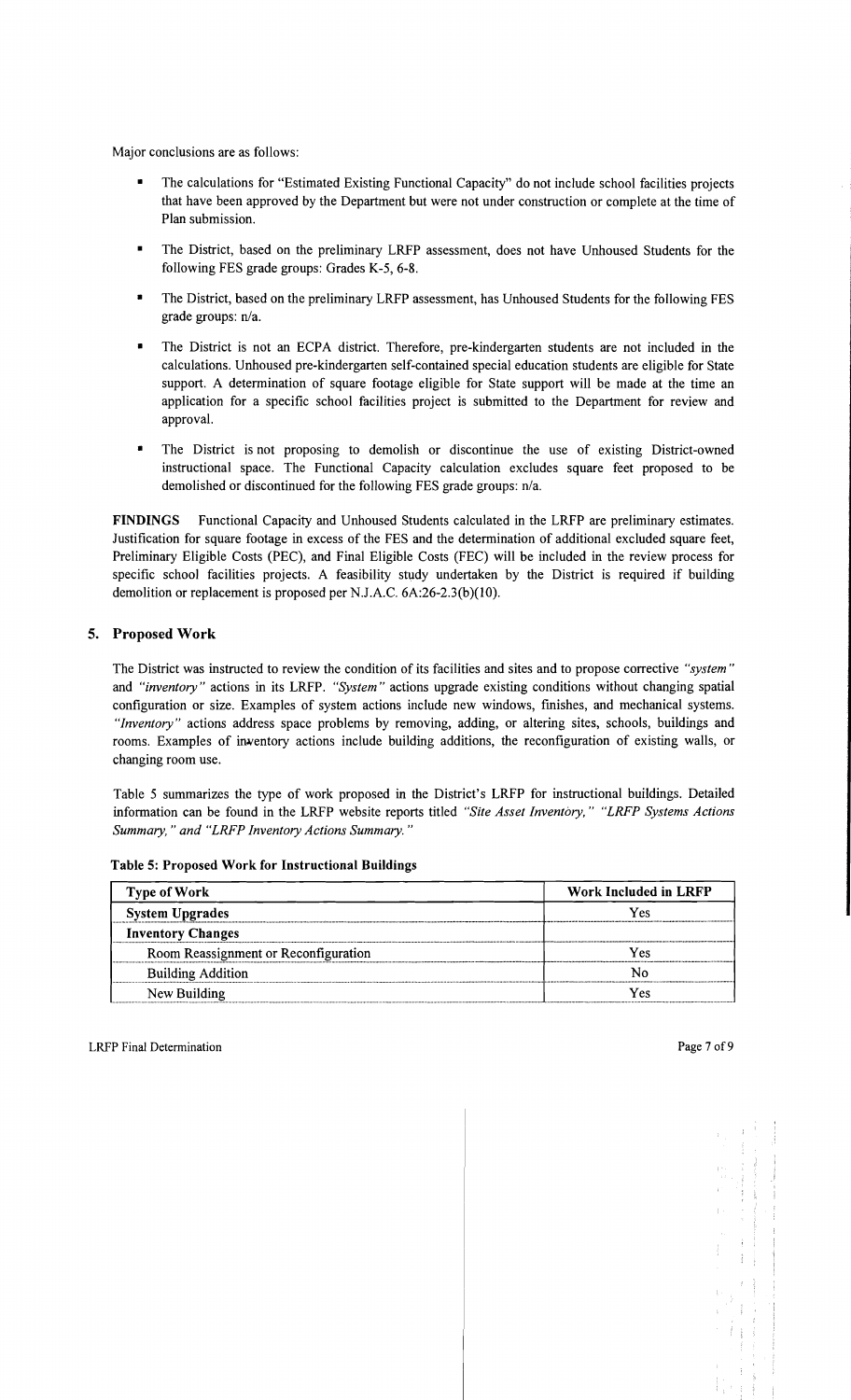#### Table 5: Proposed Work for Instructional Buildings

| Partial or Whole Building Demolition or Discontinuation of Use |  |
|----------------------------------------------------------------|--|
| New Site                                                       |  |

Major conclusions are as follows:

- The District has proposed system upgrades in one or more instructional buildings.
- The District none selected proposed inventory changes, excluding new construction, in one or more instructional buildings.
- The District has proposed new construction in lieu of rehabilitation in one or more instructional buildings.

Please note that costs represented in the LRFP are for capital planning purposes only. Estimated costs are not intended to represent preliminary eligible costs or fmal eligible costs of approved school facilities projects.

The Act (N.J.S.A. 18A:7G-7b) provides that all school facilities shall be deemed suitable for rehabilitation unless a pre-construction evaluation undertaken by the District demonstrates to the satisfaction of the Commissioner that the structure might pose a risk to the safety of the occupants even after rehabilitation or that rehabilitation is not cost-effective. Pursuant to N.J.A.C.  $6A:26-2.3(b)(10)$ , the Commissioner may identify school facilities for which new construction is proposed in lieu of rehabilitation for which it appears from the information presented that new construction is justified, provided, however, that for such school facilities so identified, the District must submit a feasibility study as part of the application for the specific school facilities project. The cost of each proposed building replacement is compared to the cost of additions or rehabilitation required to eliminate health and safety deficiencies and to achieve the District's programmatic model.

Facilities used for non-instructional or non-educational purposes are ineligible for State support under the Act. However, projects for such facilities shall be reviewed by the Department to determine whether they are consistent with the District's LRFP and whether the facility, if it is to house students (full or part time) conforms to educational adequacy requirements. These projects shall conform to all applicable statutes and regulations.

FINDINGS The Department has determined that the proposed work is adequate for review of the District's LRFP. However, Department approval of proposed work in the LRFP does not imply that the District may proceed with a school facilities project. The District must submit individual project applications with cost estimates for Department project approval. Both school facilities project approval and other capital project review require consistency with the District's approved LRFP.

#### 6. Functional Capacity and Unhoused Students After Completion of Proposed Work

The *Functional Capacity* of the District's schools *after* completion of the scope of work proposed in the LRFP was calculated to highlight any remaining Unhoused Students.

Table 6 provides a preliminary assessment of Unhoused Students and Estimated Remaining Maximum Area after completion of new construction proposed in the LRFP, if applicable. Detailed information concerning the calculation can be found in the website report titled *"Functional Capacity and Unhoused Students."*